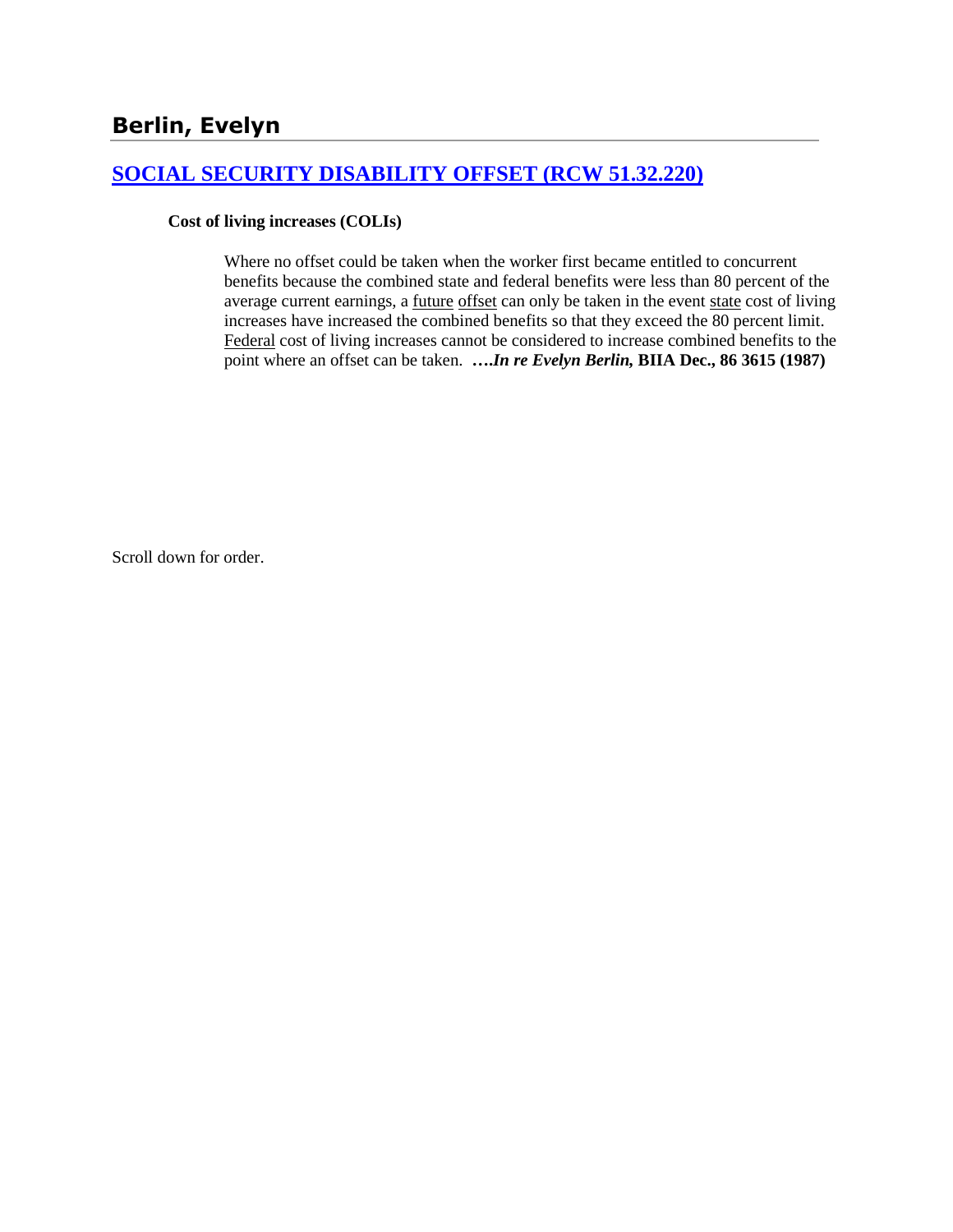### **BEFORE THE BOARD OF INDUSTRIAL INSURANCE APPEALS STATE OF WASHINGTON**

**)**

## **IN RE: EVELYN E. BERLIN ) DOCKET NO. 86 3615**

**CLAIM NO. G-702510 ) DECISION AND ORDER**

APPEARANCES:

Claimant, Evelyn E. Berlin, by Gerald L. Casey

Employer, Swains General Store, Inc., None

Department of Labor and Industries, by The Attorney General, per William R. Strange, Assistant

This is an appeal filed by the claimant on October 8, 1986 from an order of the Department of Labor and Industries dated September 19, 1986 which affirmed a prior order of April 7, 1986 which reduced time- loss compensation to \$390.75 per month in accordance with RCW 51.32.220 because of disability benefits received from the Social Security Administration, to begin May 1, 1986, and demanded reimbursement for overpayment of previous awards for the six month period of December 1, 1985 to April 30, 1986 inclusive in the amount of \$1,290.48. **REVERSED AND REMANDED**.

# **DECISION**

Pursuant to RCW 51.52.104 and RCW 51.52.106, this matter is before the Board for review and decision on a timely Petition for Review filed by the claimant to a Proposed Decision and Order issued on March 11, 1987 in which the order of the Department dated September 19, 1986 was affirmed.

The Board has reviewed the evidentiary rulings in the record of proceedings and finds that no prejudicial error was committed and said rulings are hereby affirmed. We wish, however, to clarify the record with respect to the agreement in the parties' stipulation that "the Department letter from the claim of Velma McCann be admitted." No such document was ever received at the Board nor was it offered by either party at the hearing held on February 6, 1987 during which the parties agreed to the admission of Exhibits A through K and rested. As a consequence, that document is not part of the record before us.

This appeal presents the question of what dates should determine the level of state and federal benefits for purposes of calculating the reverse offset allowed pursuant to RCW 51.32.220. Ms. Berlin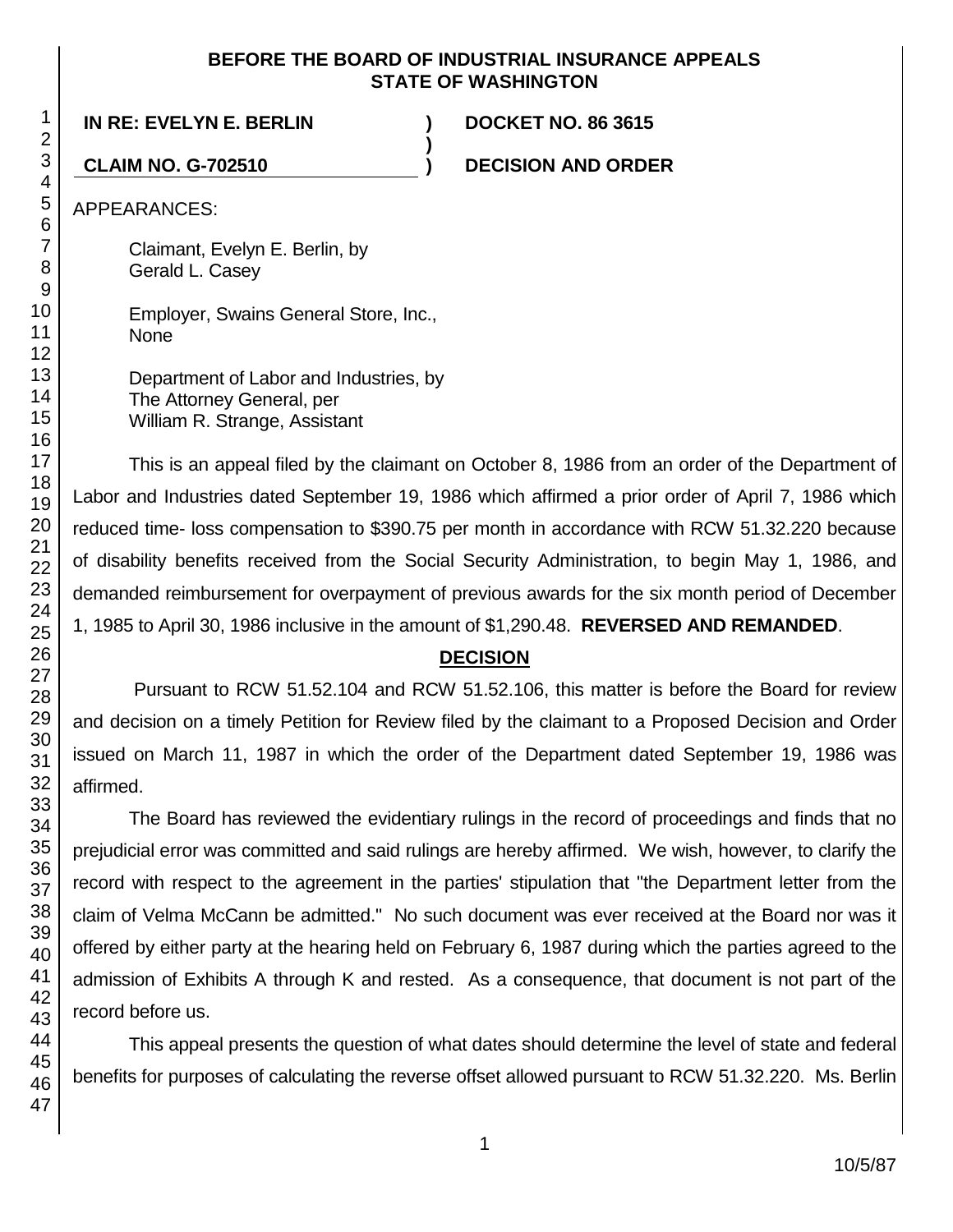contends that August 1975, the date of her initial entitlement to concurrent state and federal benefits, is the determinative date for both state and federal benefits. She further argues that no offset should be taken because, as of that date, the combined amount that she was receiving was less than 80% of her "average current earnings" and thus protected from offset by both RCW 51.32.220(1) and 42 U.S.C. 424a. Her argument is based on her contention that state and federal cost of living increases accruing after the initial entitlement to concurrent benefits cannot be included in the level of benefits used in the offset computation. Thus she challenges the Department's calculation of the offset based on the state and federal benefit levels (including state and federal cost of living increases since August of 1975) as of May 1, 1986, the effective date of the offset.

Ms. Berlin filed a claim for worker's compensation benefits on February 25, 1975. Time-loss compensation benefits were commenced on March 7, 1975, retroactive to February 5, 1975. She did not begin receiving social security disability payments until July 1978, retroactive to August 1975. Her time-loss compensation had been terminated one year earlier, in July 1977, and her state claim was ultimately closed on April 22, 1980 without further award for time-loss compensation. She was entitled to concurrent state and federal periodic benefits from August 1975 to May 20, 1976 and again from April 22, 1977 through July 22, 1977.

Ms. Berlin continued to receive monthly social security disability benefits and in February 1984 filed an application to reopen her state claim for aggravation of condition. The Department denied that application, requiring Ms. Berlin to litigate the question of whether her claim should be reopened. She was ultimately successful and the claim was finally reopened on June 25, 1985, with time-loss compensation reinstated as of February 16, 1984. Thus Ms. Berlin again became entitled to concurrent state and federal periodic benefits. Due to state and federal cost of living increases subsequent to August 1975, her combined benefits now exceeded 80% of her average current earnings and effective May 1, 1986 the Department began to offset her time-loss compensation benefits based on the state and federal benefit levels as of that date.

The roles of state and federal cost of living increases in the offset computation must be addressed separately since different rules apply. It is clear that state cost of living increases are to be included in the offset computation. Indeed, the offset is to be recalculated whenever a state cost of living increase raises the state benefit level. 20 C.F.R. 404. 408(k); 70A Am Jur 2d | 247. Two Social Security Administration rulings support this view. SSR 80-14; SSR 82- 68. In SSR 82-68 the Social Security Administration made the following policy statement: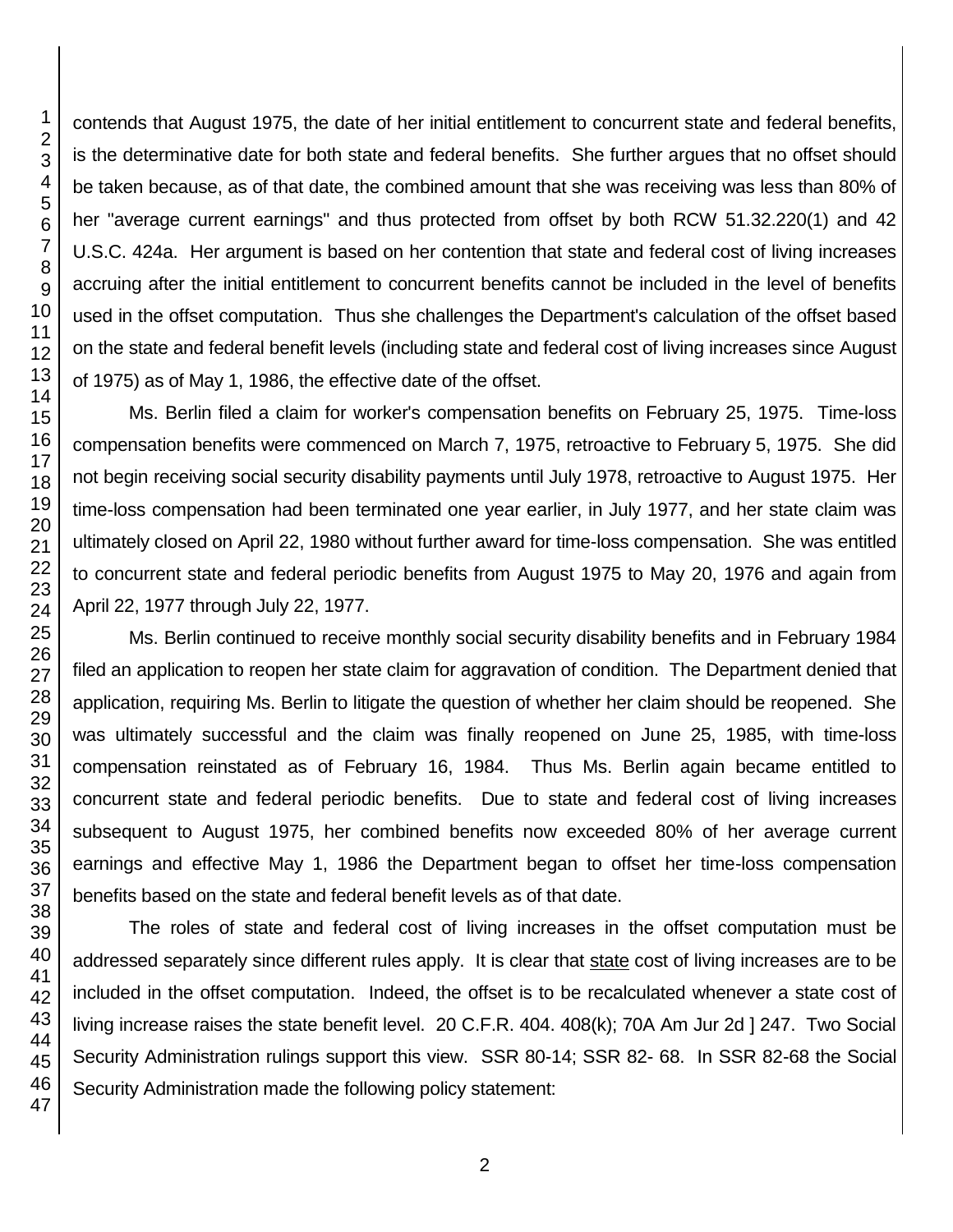"All increases in public disability benefits [state benefits] after offset is first considered or imposed should be considered in the computation of the DIB [federal benefits] reduction and will result in the imposition of an additional offset where appropriate. Although this issue was not specifically addressed in section 224 of the Act, it is consistent with the intent of Congress to limit combined public disability benefits and DIB.

Each subsequent increase in the public disability benefit after offset is imposed may result in a further reduction of Federal disability benefits."

SSR 82-68 at 895.

The status of federal cost of living increases is not so clear. 42 U.S.C. § 424a(7) and (8)

provide:

"In no case shall the reduction in the total of such benefits under sections 223 and 202 [42 U.S.C.S. §§ 402 and 423] for a month (in a continuous period of months) reduce such total below the sum of the total of the benefits under sections 223 and 202 [42 U.S.C.S. §§ 402, 423], after reduction under this section, with respect to all persons entitled to benefits on the basis of such individual wages and self-employment income for such months which were determined for such individual and such persons for the first month for which reduction under this section was made (or which would have been so determined if all of them had been so entitled in such first month) and any increase in such benefits with respect to such individual and such persons, before reduction under this section, which is made effective for months after the first month for which reduction under this section is made."

This language would seem to protect federal cost of living increases subsequent to the date of first

offset from further reduction.

In addition, however, 42 U.S.C. 424a(d) provides:

"The reduction of benefits required by this section shall not be made if the workmen's compensation law or plan under which a periodic benefit is payable provides for the reduction thereof when anyone is entitled to benefits under this title on the basis of the wages and self-employment income of an individual entitled to benefits under section 223 [42 U.S.C.S. § 423]." (Emphasis added)

Three jurisdictions have excluded federal cost of living increases entirely from the offset computation. The court in McClanathan v. Smith, 606 P.2d 507 (Mont. 1980) interpreted the language of section 424a(d) as limiting the state offset to "benefits under section 423"(i.e., the primary insurance benefit) and as excluding all cost of living increases under 42 U. S. C. 415(i)(1). In Great Atlantic & Pacific Tea Co. v. Wood, 380 So. 2d 558 (Fla. 1980) the court construed state statutory language to exclude

1 2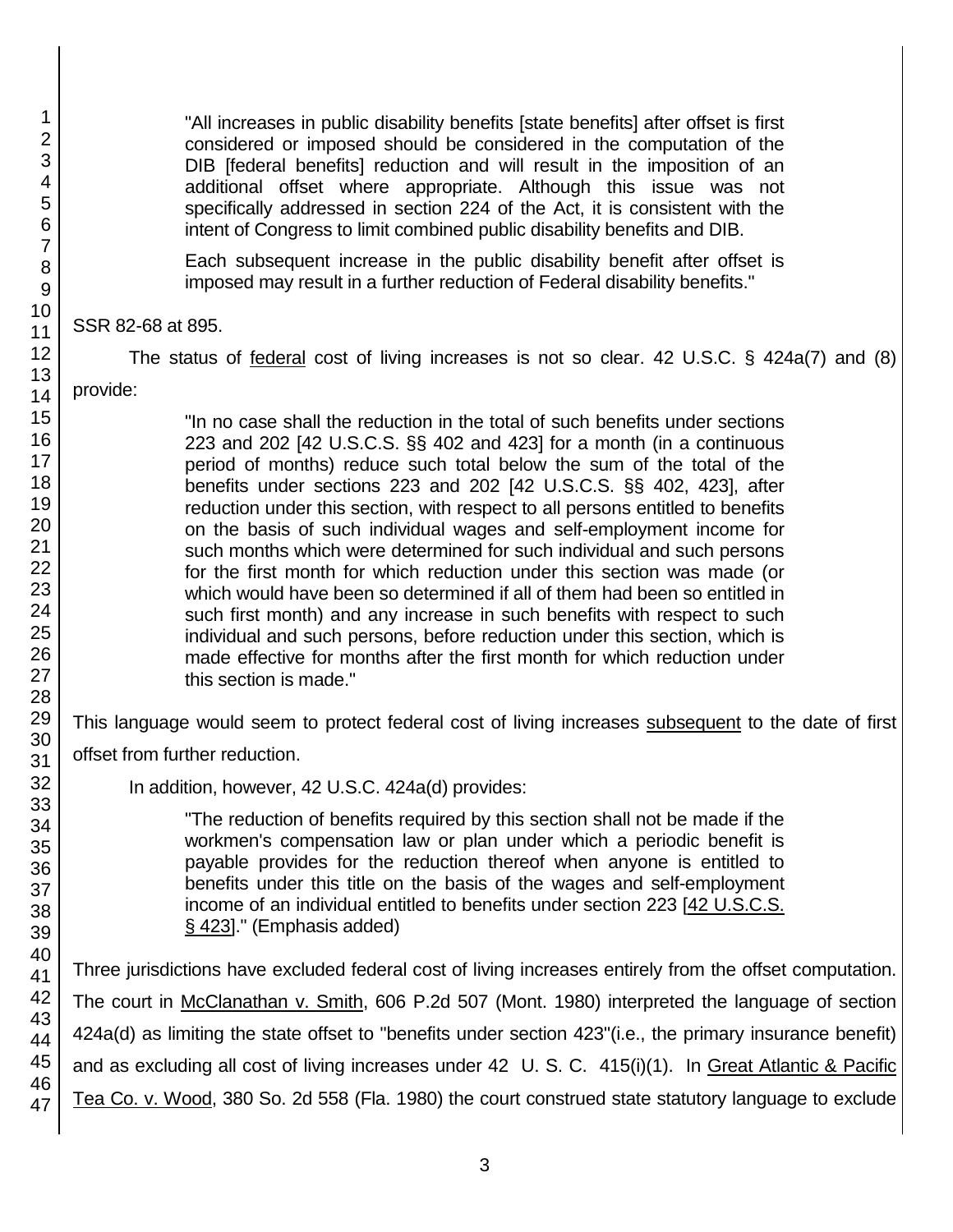federal cost of living increases from the offset computation. The applicable statutory language there was:

> "However, this provision shall not operate to reduce an injured worker's benefits under this chapter to a greater extent than they would have otherwise been reduced under 42 U.S.C. paragraph 424(a)." Great Atlantic at 558.

The third jurisdiction, Colorado, excluded federal cost of living increases based on a determination that the state statutory language permitting an offset based on "periodic disability benefits granted by the federal old-age survivors, and disability insurance act" did not include federal cost of living increases within the phrase "periodic disability benefits." Engelbrecht v. Hartford Acc. & Indem. 680 P. 2d 231 (Colo. 1984).

While somewhat persuasive, these decisions from other jurisdictions are obviously not binding precedent. Furthermore, there is somewhat conflicting authority to be found at 70A Am Jur 2d § 246 which reads:

> "Events occurring after the initial reduction may cause the Social Security benefits due a worker and his family to increase. The offset cannot serve to reduce any such increase which occurs after the initial reduction. Thus, in any case where benefits are increased after the initial reduction, the amount of offset is not recalculated to take into account that increase. Any increase is simply added to what amount, if any, is payable. However, the Social Security Administration will not protect increases in Social Security benefits from offset if there is a new and separate workers' compensation award or a break in the worker's entitlement to workers' compensation benefits. If, for example, a worker received the full amount of compensation benefits due him and subsequently becomes entitled to workers' compensation benefits again because of a worsening in his condition, the SSA will recompute the offset, and any increases to that worker's Social Security disability benefits effective prior to the month offset is reimposed will not be protected." (Emphasis added)

For authority regarding the latter proposition, the Social Security Administration, Program Operations Manual System, § DI 00203.345 is cited.

We note that the appeal before us involves similar facts, i.e., reinstitution of state time-loss compensation benefits because of a worsening of condition. However, the example given at 70A Am Jur 2d § 246 also involves a distinguishing factor - prior to the break in workers' compensation benefits an offset had been taken. In the instant appeal, no offset could have been taken in August 1975 when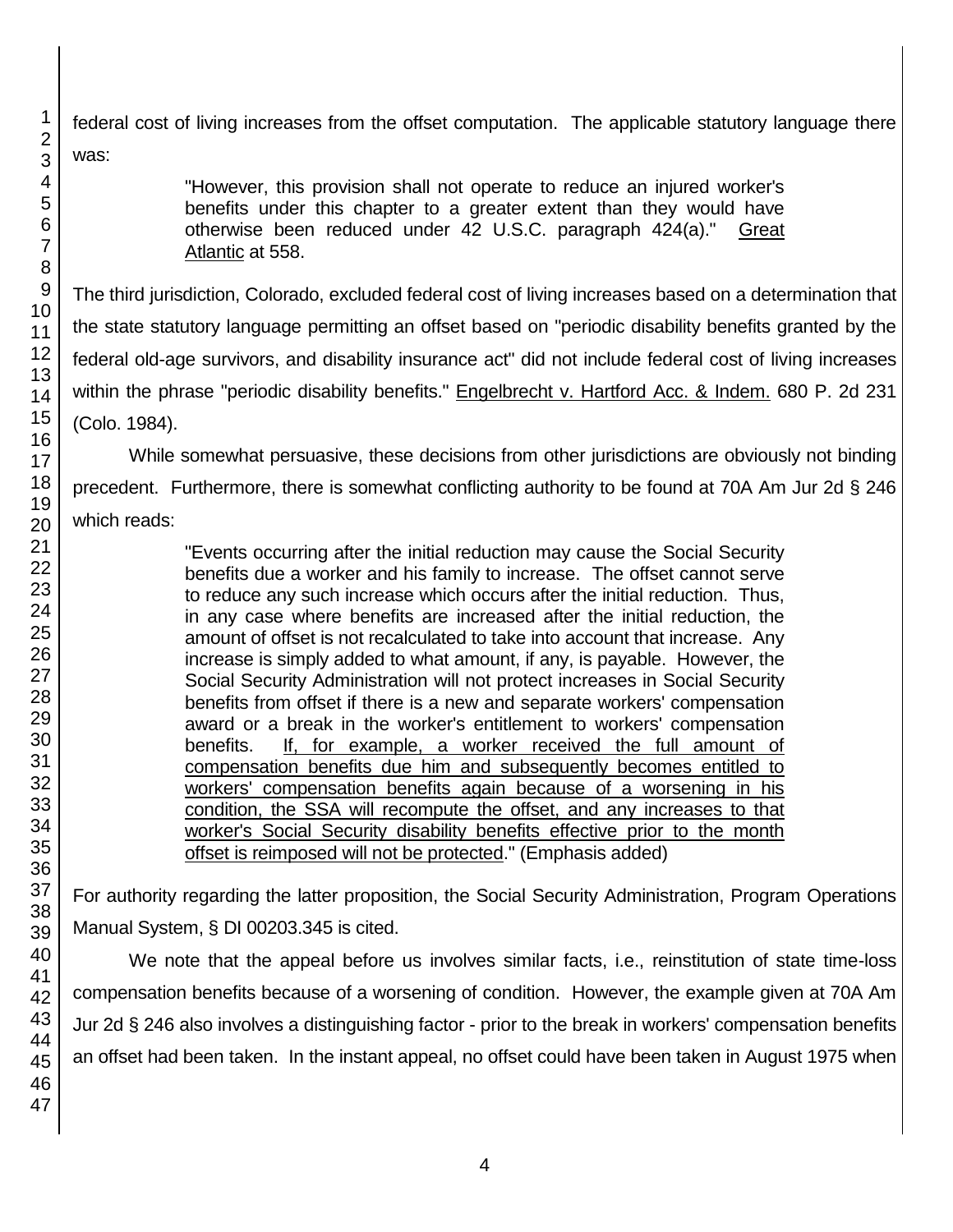Ms. Berlin first became entitled to both state and federal benefits because her combined benefits did not exceed 80% of her "average current earnings" as required by 42 U.S.C. § 424a.

Exhibit I indicates that the Social Security Administration considered taking an offset at that time but concluded: "Your present workmens' compensation payments require no adjustment in your monthly social security benefits because of a recent change in the Washington State Workmens' Compensation Law." Despite the ambiguity of this language, it is clear that the Social Security Administration would have been entitled to take an offset retroactive to August 1975 if Ms. Berlin's combined benefits had been sufficient, which they were not.

This distinguishing factor is critical to our decision. For SSR 82-68 makes the following policy statement:

> "Where offset was previously considered but not imposed because the combination of public disability benefits Fstate benefitsσ and DIB [federal] benefits] did not exceed the 80 percent limit (or total family Social Security benefit, where applicable) such increases in the public disability benefit could, of course, result in the initial imposition of offset." (Emphasis added)

This is precisely the situation in the instant appeal. The import of this policy statement is clear. Where no offset could be taken when the worker first became entitled to concurrent benefits because the combined state and federal benefits were less than 80% of the average current earnings, a future offset can only be taken in the event state cost of living increases have increased the combined benefits so that they exceed the 80% limit. Federal cost of living increases cannot be considered to increase combined benefits to the point where an offset can be taken.

For all of the foregoing reasons we therefore conclude that the Department should have computed the reverse offset pursuant to RCW 51.32.220 based on the social security benefit level of August of 1975, excluding subsequent federal cost of living increases, and based on the state time-loss compensation benefit level of May 1, 1986, including state cost of living increases which had accrued since August of 1975. We leave it to the Department to determine whether and when, based on those benefit levels, an offset can in fact be taken.

# **FINDINGS OF FACT**

1. On February 25, 1975 Evelyn E. Berlin filed an accident report with the Department of Labor and Industries alleging that she had sustained an injury during the course of her employment with Swains General Store on February 5, 1975. The claim was allowed and on April 22, 1980 the Department issued an order closing the claim with a permanent partial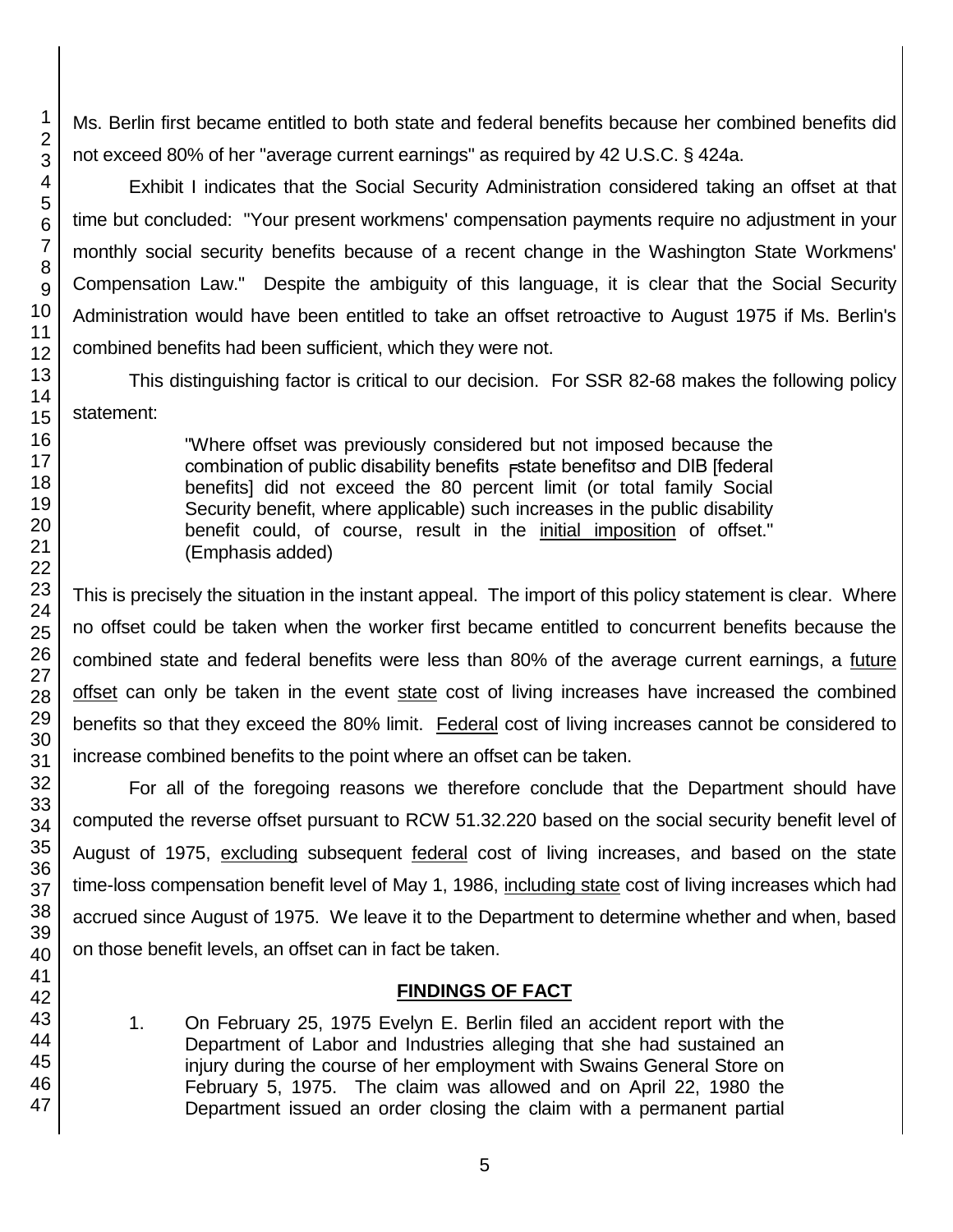disability award equal to 10% as compared to total bodily impairment and with time- loss compensation as paid through July 22, 1977.

On February 28, 1984 the claimant filed an application to reopen her claim for aggravation of condition and on June 25, 1985, after litigation, the Department issued an order reopening the claim effective February 16, 1984. On April 7, 1986 the Department of Labor and Industries issued an order reducing the claimant's time-loss compensation payments to \$390.75 per month in accordance with RCW 51.32.220 because of disability benefits received from the Social Security Administration, to begin May 1, 1986, and demanding reimbursement of an overpayment of previous awards for the six month period of December 1, 1985 to April 30, 1986 inclusive, in the amount of \$1,290.48.

On April 8, 1986 and April 10, 1986 the Department issued further orders adjusting claimant's rate of time-loss compensation for periods through April 30, 1986. On May 7, 1986 claimant filed a protest and request for reconsideration to the Department's orders dated April 7, 1986, April 8, 1986 and April 10, 1986. On August 11, 1986 the Department issued an order closing the claim with no additional permanent partial disability award and an order adhering to the provisions of the Department's order dated April 7, 1986.

On August 29, 1986 claimant filed a notice of appeal with the Board of Industrial Insurance Appeals from the Department orders dated August 11, 1986. This appeal was docketed under Docket No. 86 3121. On September 11, 1986 the Board issued an order returning the case to the Department for further action and on the same date the Department issued an order holding its order of August 11, 1986 in abeyance.

On September 15, 1986 the Department issued an order setting aside and holding for naught the Department order dated August 11, 1986 closing the claim. On September 19, 1986 the Department issued an order affirming its order dated April 7, 1986.

On October 8, 1986 the Board received a notice of appeal from the claimant from the Department order dated September 19, 1986 which was assigned Docket No. 86 3614. On October 23, 1986 the Board issued an order granting the appeal and directing that hearings be held on the issues raised by the appeal.

- 2. Evelyn Berlin sustained an industrial injury on February 5, 1975 while in the course of her employment with Swains General Store. The claim was allowed and benefits were provided, including time-loss compensation which was paid for the periods of February 5, 1975 through May 20, 1976 and for the period of April 22, 1977 through July 26, 1977. The claim was closed on April 22, 1980 with time-loss compensation as paid.
- 3. On July 3, 1978 the Social Security Administration determined that claimant was entitled to social security disability benefits, retroactive to